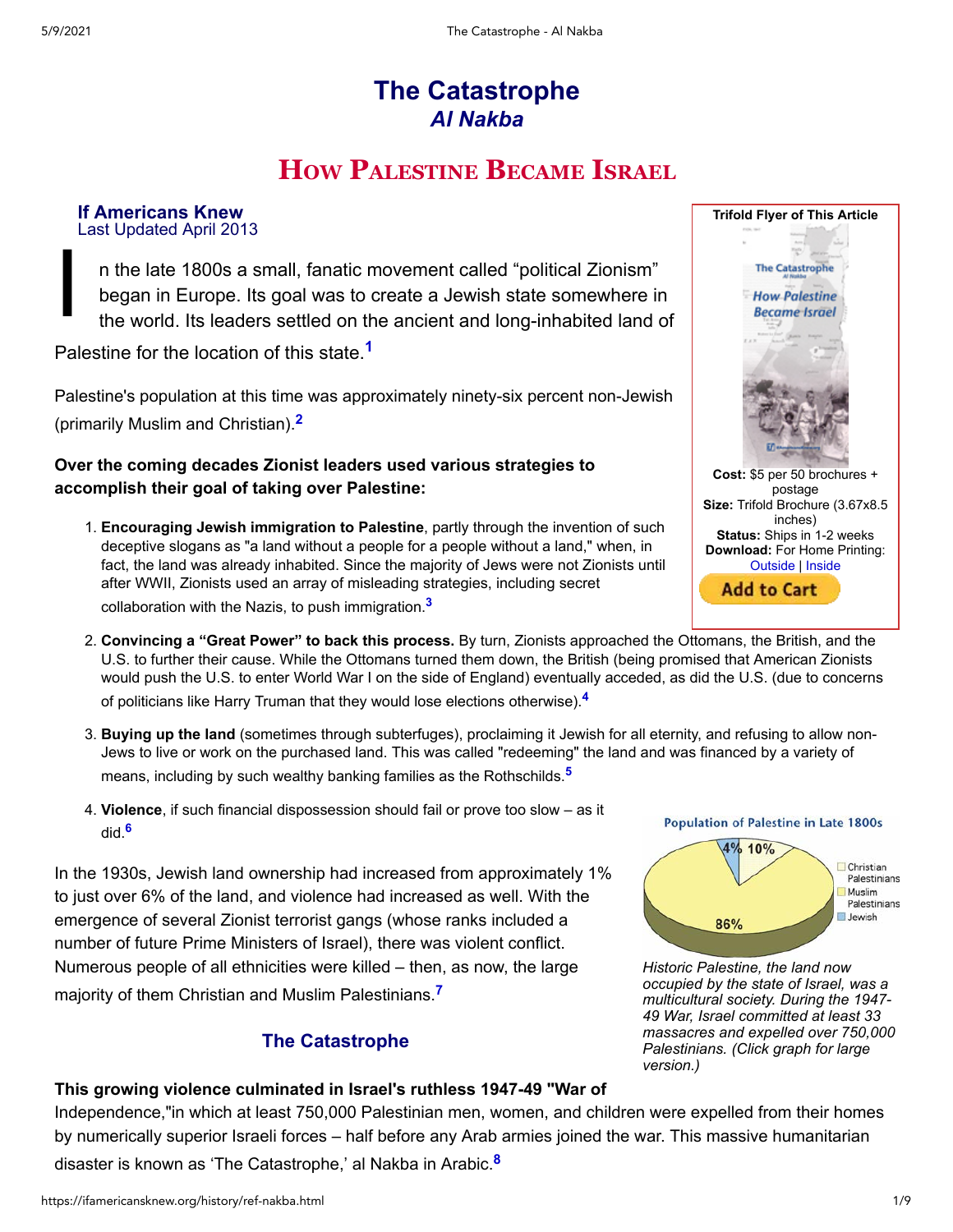Zionist forces committed 33 massacres and destroyed 531 Palestinian towns. Author Norman Finkelstein states: "According to the former director of the Israeli army archives, 'in almost every village occupied by us during the War... acts were committed which are defined as war crimes, such as murders, massacres, and rapes'...Uri Milstein, the authoritative Israeli military historian of the 1948 war, goes one step further, maintaining that 'every skirmish ended in a massacre of Arabs.'"**[9](#page-6-1)**

<span id="page-1-1"></span><span id="page-1-0"></span>Count Folke Bernadotte, a former official of the Swedish Red Cross who saved thousands of Jews during World War II and was appointed U.N. mediator in Palestine, said of the refugees: "It would be an offence against the principles of elemental justice if these innocent victims of the conflict were denied the right to return to their homes."**[10](#page-6-2)** Bernadotte was assassinated by a Zionist organization led by future Israeli Prime Minister Yitzhak Shamir.**[11](#page-6-3)**

# **Injustice Continues**

<span id="page-1-2"></span>**Over the 70 years since Israel's founding on May 14, 1948, this profound injustice has continued.** Palestinian refugees are the largest remaining refugee population in the world.

1.3 million Palestinians live in Israel as "Israeli citizens," but despite their status as citizens, they are subject to systematic discrimination. Many are prohibited from living in the villages and homes from which they were violently expelled, and their property has been confiscated for Jewish-only uses. In Orwellian terminology, Israeli law designates these internal refugees as "present absentees."**[12](#page-6-4)**

<span id="page-1-3"></span>**In 1967 Israel launched its third war and seized still more Palestinian (and other Arab) land. Israel also attacked a U.S. Navy ship, the** *USS Liberty*, killing and injuring over 200 Americans, an event that remains largely

<span id="page-1-4"></span>covered-up today, despite efforts by an extraordinary array of high-level military officers and civilian officials to expose it.**[13](#page-7-0)**

Israel occupied the West Bank and Gaza Strip – the final 22% of mandatory Palestine – and began building settlements for Jewish Israelis on land confiscated from Palestinian Muslims and Christians. It has demolished more than 24,145 Palestinian homes since 1967. In 2005 Israel returned Gazan land to its owners, but continues to control its borders, ports, and air space, turning Gaza into a large prison, where 1.5 million people are held under what a UN Human Rights Commissioner described as "catastrophic" conditions.

Over 7,000 Palestinian men, women, and children are imprisoned in Israeli jails under physically abusive conditions (many have not even been charged with a crime) and the basic human rights of all Palestinians under Israeli rule are routinely violated. Some prisoners tortured by Israel have been American citizens. In the violence that began in fall, 2000 through Feb. 5, 2009, Israeli forces killed 6,348 Palestinians; Palestinian resistance groups killed 1,072 Israelis. Israel's military, the fourth most powerful on earth possesses hundreds of nuclear weapons.**[14](#page-7-1)**

# **American Involvement**

<span id="page-1-5"></span>**American taxpayers give Israel more than \$10 million per day, even though surveys reveal that 73% of** Americans oppose taking sides on Israel-Palestine. Because of Israel's powerful US lobby, Congress gives far



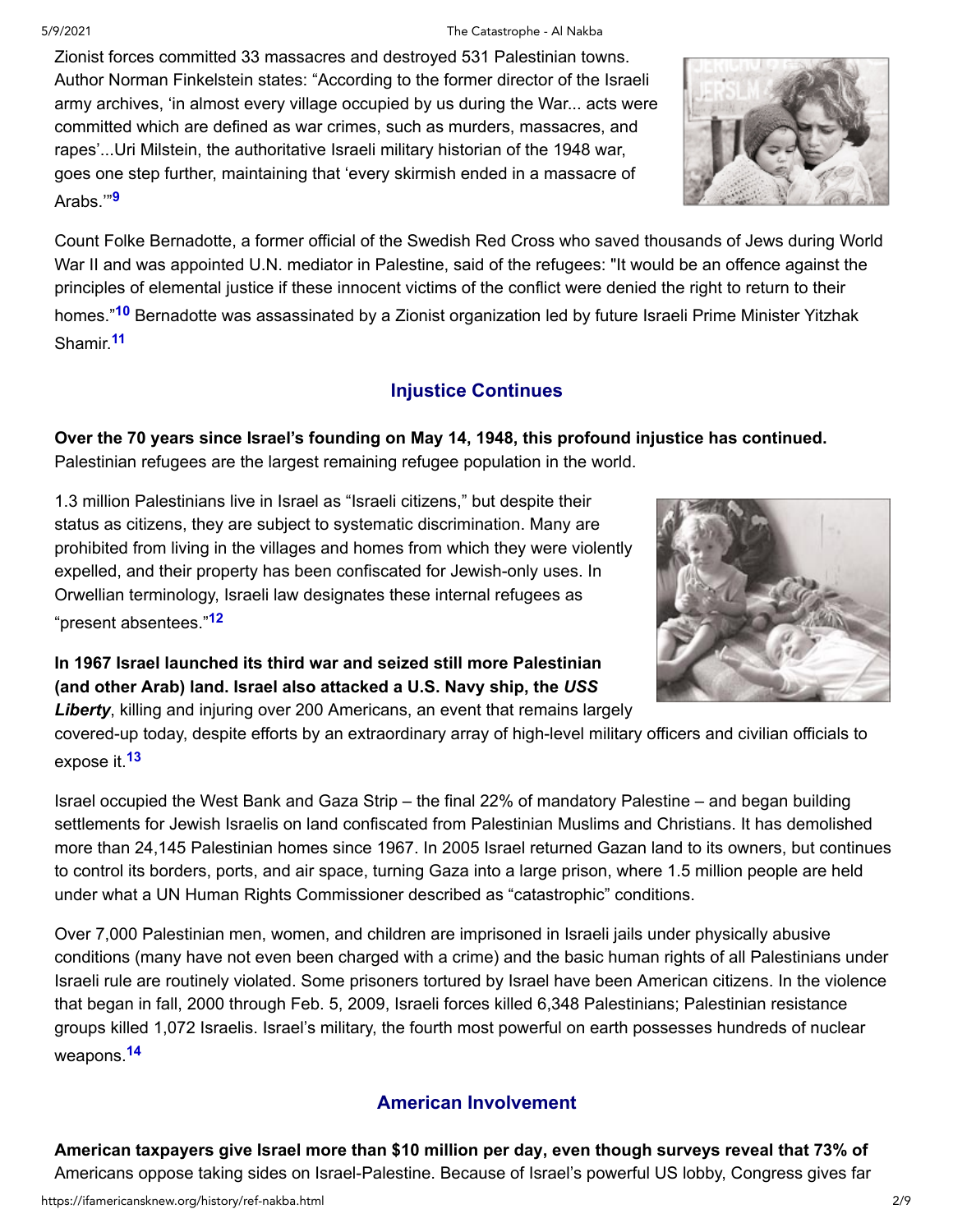more money to Israel than to all of sub-Saharan Africa put together.**[15](#page-7-2)** In its 70 years of existence, Israel, the size of New Jersey, has received more U.S. tax money than any other nation. While most Americans are unaware of these facts (studies have shown that media report on Israeli deaths at rates up to 13 times greater than they report on Palestinian deaths) governmental actions are making Americans responsible for a continuing catastrophe of historic proportions – and which is, in addition, creating extremely damaging enmity to the US itself. Israel partisans have played a significant role in promoting U.S. attacks on Iraq and Iran.**[16](#page-7-3)**

As more Americans learn the facts, there is a growing bipartisan, multi-ethnic movement to counter Israel's US lobby, which has long held a vicegrip on American Mideast policies.



# <span id="page-2-1"></span><span id="page-2-0"></span>**Palestinian Loss of Land 1946-2005**

**"Confusion about the origins of the conflict all too often has obscured Americans' understanding of its true dimension. It began as a conflict resulting from immigrants struggling to displace the local majority population. All else is derivative from this basic reality."**

– Donald Neff, former Senior Editor, *Time Magazine*, *Fallen Pillars: U.S. Policy towards Palestine and Israel since 1945*

**"[T]he story of 1948... is the simple but horrific story of the ethnic cleansing of Palestine... Retrieving it from oblivion is incumbent upon us, not just as a greatly overdue act of historiographical reconstruction or professional duty; it is... the very first step we must take if we ever want reconciliation to have a chance, and peace to take root, in the torn lands of Palestine and Israel."**

– Ilan Pappe, Israeli Historian, *The Ethnic Cleansing of Palestine*

**"The Palestinian Holocaust is unsurpassed in history. For a country to be occupied, emptied of its people, its physical and cultural landmarks obliterated, its destruction hailed as a miraculous act of God, all done according to a premeditated plan, meticulously executed, internationally supported, and still maintained today..."**

– Dr. Salman Abu-Sitta, *Palestine Right Of Return, Sacred, Legal, and Possible*

# **Recommended Books:**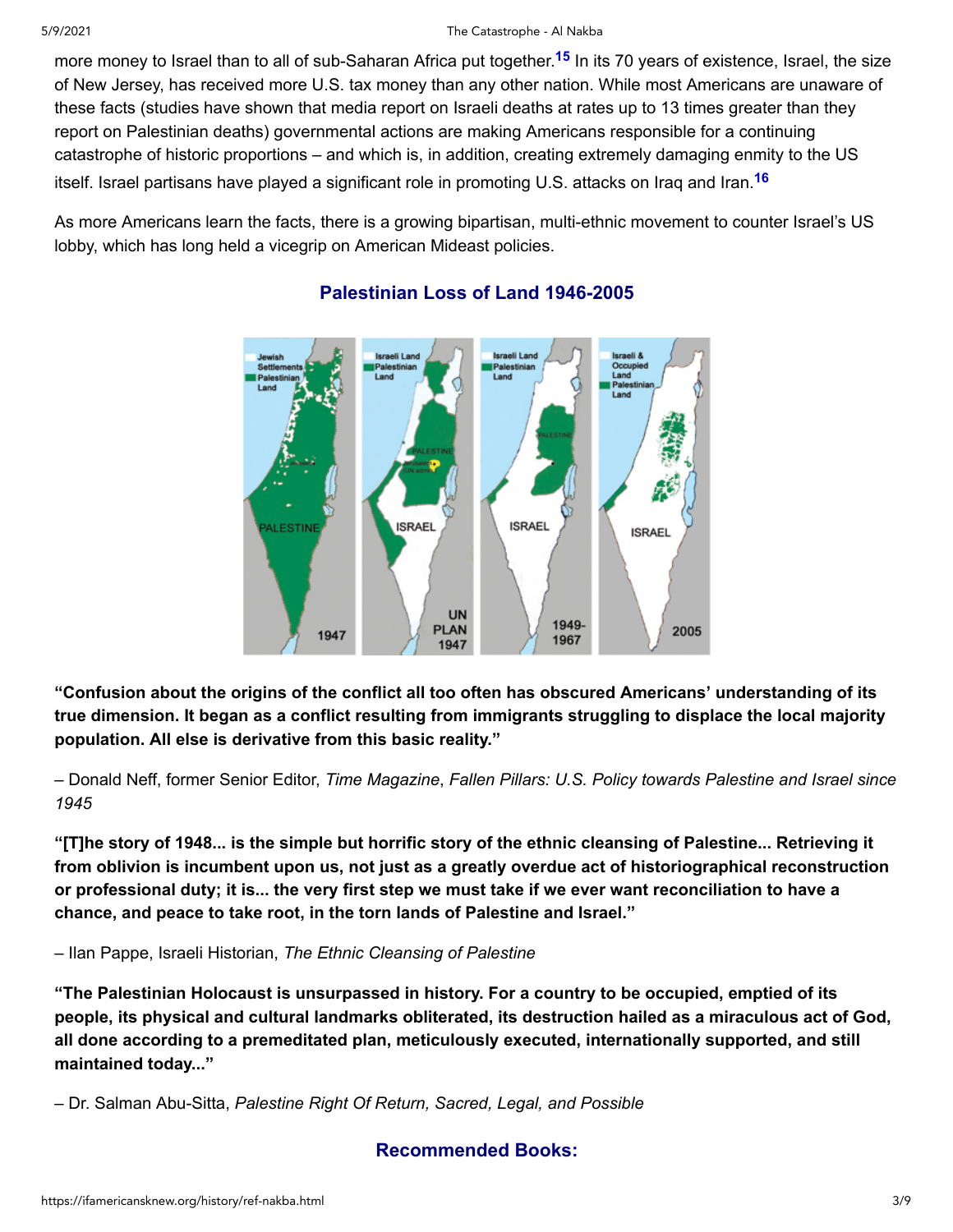- George W, Ball & Douglas B. Ball, *The Passionate Attachment*
- Mazin Qumsiyeh, *Sharing the Land of Canaan*  $\bullet$
- Greg Philo and Mike Berry, *Israel and Palestine: Competing Histories*  $\bullet$
- Paul Findley, *They Dare to Speak Out*  $\bullet$
- Ali Abunimah, *One Country*
- Jonathon Cook, *Blood and Religion*  $\bullet$
- Ilan Pappe, *The Ethnic Cleansing of Palestine*  $\bullet$
- Israel Shahak, *Jewish Fundamentalism in Israel*  $\bullet$
- Donald Neff, *Fallen Pillars*  $\bullet$
- Salman Abu-Sitta, *Palestine Right of Return, Sacred, Legal, and Possible*  $\bullet$
- $\bullet$ Robert John & Sami Hadawi, *Palestine Diary 1914-1945*
- Kathleen Christison, *Perceptions of Palestine*
- John W. Mulhall, CSP, *America and the founding of Israel*  $\bullet$
- Charles D. Smith, *Palestine and the Arab-Israeli Conflict*  $\bullet$
- Nur Masalha, *Expulsion of the Palestinians*
- Stephen Green, *Taking Sides*
- Noam Chomsky, *Fateful Triangle*
- Sami Hadawi, *Bitter Harvest*
- Virginia Tilley, *The One State Solution*
- Norman Finkelstein, *Beyond Chutzpah*
- John Mearsheimer & Stephen Walt, *The Israel Lobby*

### **Selected Websites**

<span id="page-3-0"></span>[IfAmericansKnew.org](http://ifamericansknew.org/) [PalestineRemembered.com](http://palestineremembered.com/)

#### **Notes**

*There are numerous sources for the information in this brochure. We will continue to add citations to this section, so people may wish to periodically check back for additional source information.*

1. Many historians write about this. Glasgow University professors Mike Berry and Greg Philo, in *Israel and Palestine*, 2006, Pluto Press, pp. 1-4 summarize the work of such diverse historians as H.M. Sachar, Justin McCarthy, Martin Gilbert, and David Hirst; as well as the *The Complete Diaries of Thedore Herzl*.

John W. Mulhall, CSP, *America and the founding of Israel*, 1995, Deshon Press, pp. 43-59.

Donald Neff, *Fallen Pillars: U.S. Policy towards Palestine and Israel since 1945*, 202, pp 7-20.

Zionists originally also considered Uganda/Kenya, Argentina, and elsewhere for the creation of a Jewish state. One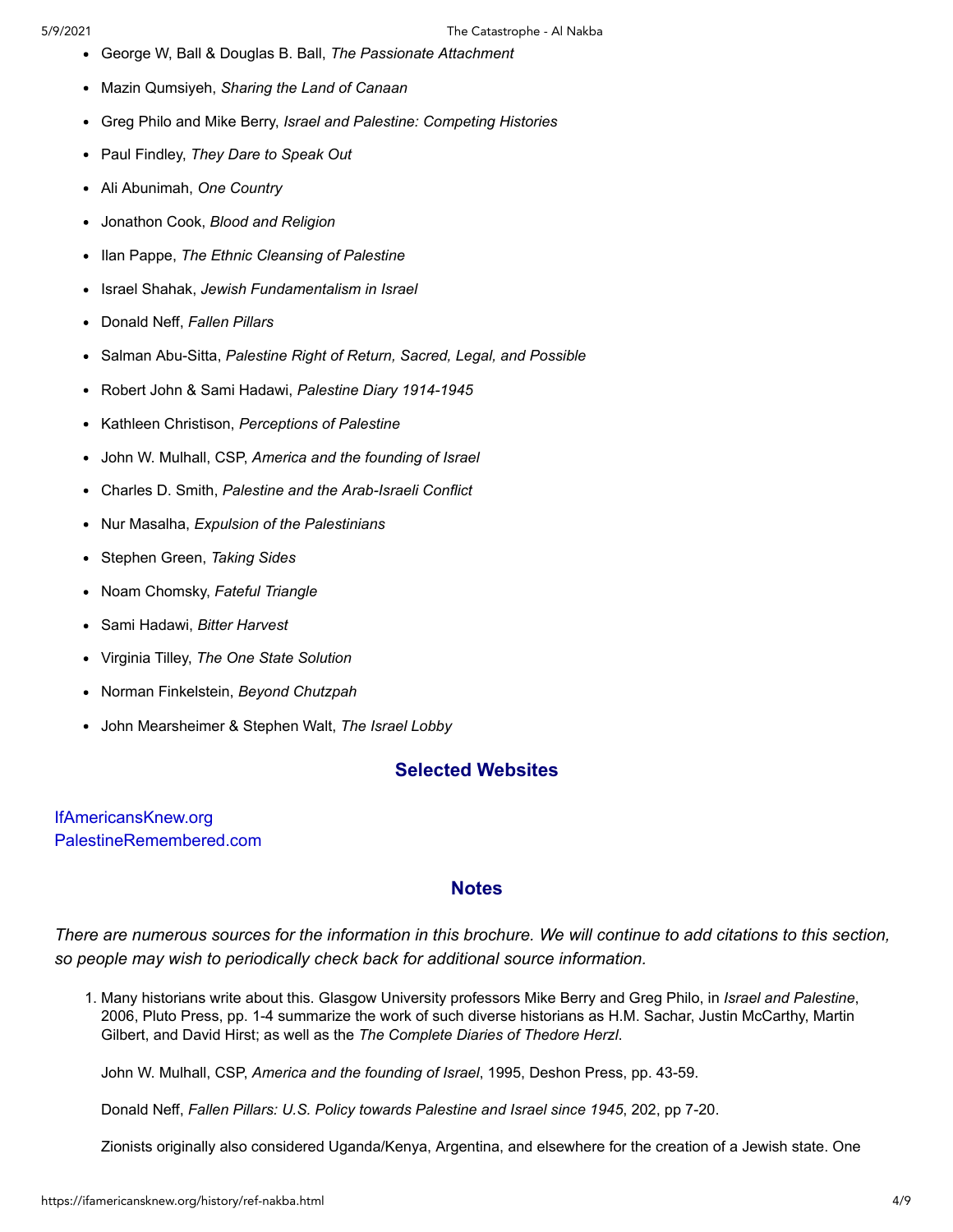<span id="page-4-0"></span>group began a project of emigrating to Texas: "...the Galveston Immigration Scheme (GIS) brought 10,000 Jews to Texas between 1906 and 1914" Mulhall, pp. 50-52. [|BACK](#page-0-0)|

- 2. Mulhall, p. 48; Berry-Philo, p. 1; Mazin Qumsiyeh, PhD, author of *Sharing the Land of Canaan: Human Rights and the Israeli-Palestinian Struggle*, includes a number of population tables in this book, which are available in his booklet, *[Palestinian Refugees Right to Return and Repatriation](https://ifamericansknew.org/history/ref-qumsiyeh.html)*; Justin McCarthy, author of *The Population of Palestine: Population History and Statistics of the Late Ottoman Period and the Mandate*, provides detailed information on population in the excerpt ["Palestine's Population During The Ottoman And The British Mandate Periods."](http://www.palestineremembered.com/Acre/Palestine-Remembered/Story559.html) |[BACK|](#page-0-1)
- 3. In many places Zionists manipulated local Jewish populations into going to Palestine/Israel, in some cases using subterfuge and terrorism.

<span id="page-4-1"></span>Sami Hadawi, *Bitter Harvest*, p. 37: "Commenting, author Erskine H. Childers, wrote, "one of the most massively important features of the entire Palestine struggle was that Zionism deliberately arranged that the plight of the wretched survivors of Hitlerism should be a 'moral argument' which the West had to accept. This was done by seeing to it that Western countries did not open their doors, widely and immediately, to the inmates of the DP. (displaced persons) camps. It is incredible, that so grave and grim a campaign has received so little attention in accounts of the Palestine struggle – it was a campaign that literally shaped all subsequent history. It was done by sabotaging specific Western schemes to admit Jewish DPs."

A number of authors have discuss Zionist connections with Nazis; for example:

- Ben Hecht, *Perfidy*
- Edwin Black, *The Transfer Agreement: The Dramatic Story of the Pact Between the Third Reich and Jewish Palestine*
- Lenni Brenner, *51 Documents: Zionist Collaboration with the Nazis*
- Hannah Arendt, *Eichmann in Jerusalem*
- Sami Hadawi, in *Bitter Harvest 1914-79*, pp. 35-39, discusses the use of manipulated, sometimes invented, anti-Semitism in promoting Zionism, e.g.: "Ian Gilmour [wrote] 'In the Arab countries, Jewish difficulties and emigration to Israel were the result not of anti-Semitism but of Zionist activities and the existence of the state of Israel.'"
- In ["The Jews of Iraq,"](http://www.ameu.org/summary1.asp?iid=36) *The Link*, April-May 1998, Naeim Giladi describes Zionist activities to push Jews to emigrate to Israel.

He describes this in greater detail in his book: *Ben-Gurion's Scandals: How the Haganah and the Mossad Eliminated Jews*:

<span id="page-4-2"></span>"I write this book to tell the American people, and especially the American Jews, that Jews from Islamic lands did not emigrate willingly to Israel; that, to force them to leave, Jews killed Jews; and that, to buy time to confiscate ever more Arab lands, Jews on numerous occasions rejected genuine peace initiatives from their Arab neighbors. I write about what the first prime minister of Israel called 'cruel Zionism.' I write about it because I was a part of it." [|BACK](#page-0-2)|

4. Neff, pp. 7-26.

A number of factors were used to convince Britain, several having to do with assisting it to win the war if it promised to assist Zionists:

Mulhall, p. 62: "Britain was also trying to coax America into the war....in 1937 Lloyd George told the Palestine Royal (peel) Commission: 'Zionist leaders gave us a definite promise that, if the Allies committed themselves to giving facilities for the establishment of a national home for the Jews in Palestinbe, they would do their best to rally Jewish sentiment and support throughout the world to the Allied cause. They kept their word.'"

Robert John, Sami Hadawi, The Palestine Diary 1914-1945, p. 72: quoting Samuel Landman, a leader of the Zionist-Revisionists, in the review "World Jewry": "...it was resolved to send a secret message to Justice Brandeis that the British Cabinet would help the Jews to gain Palestine in return for active Jewish sympathy and for support in the U.S.A. for the Allied cause, so as to bring about a radical pro-Ally tendency in the United States.'"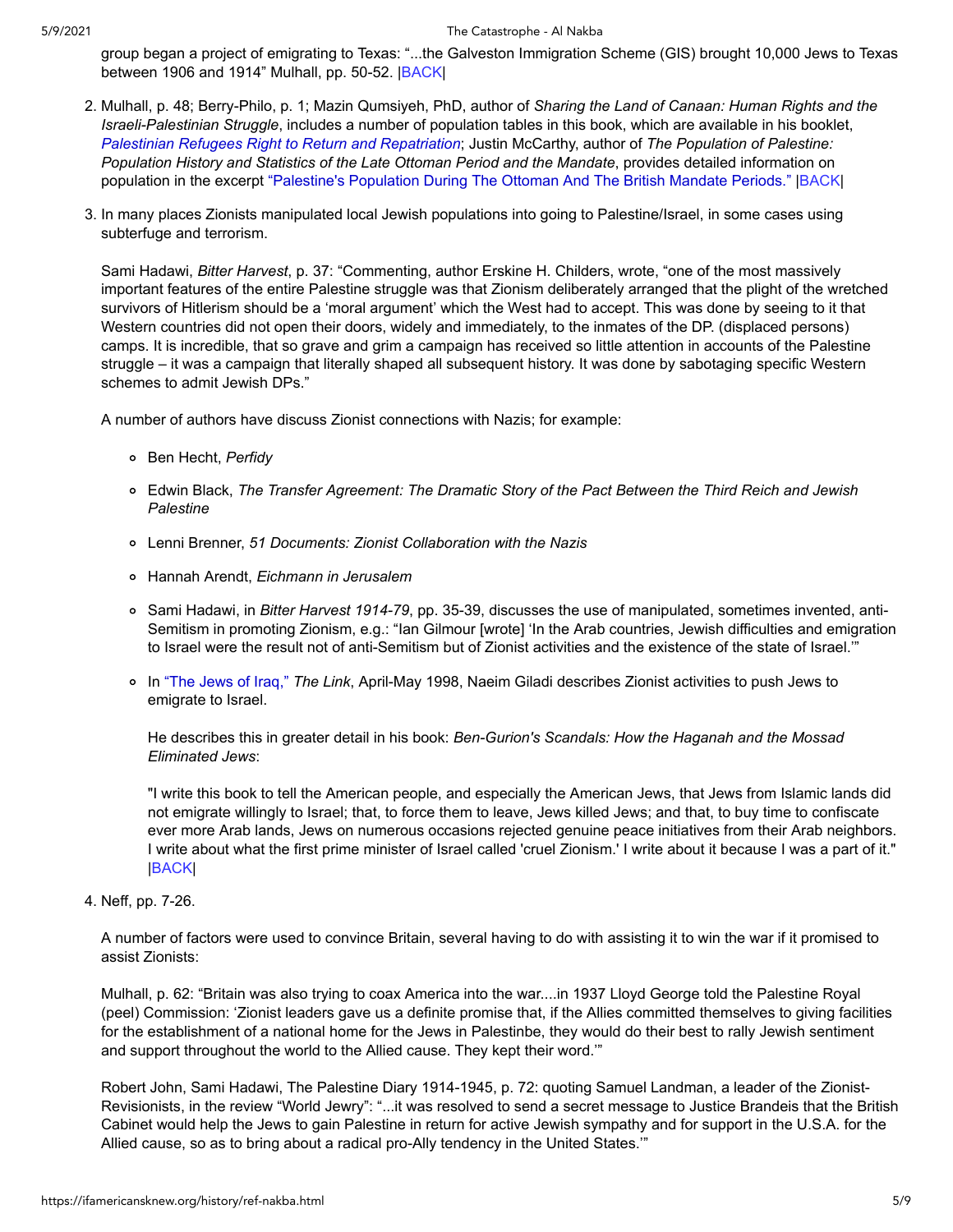Regarding the US: Many writers have discussed the electoral role in Truman's assistance to Zionism, e.g.:

Mulhall, p. 131: "In November, four heads of U.S. diplomatic missions in Arab states met with Truman and warned him that his pro-Zionist statements threatened U.S. interests. He reportedly replied, I'm sorry, gentlemen, but I have to answer to hundreds of thousands who are anxious for the success of Zionism; I do not have hundreds of thousands of Arabs among my constituents."

Mulhall: p. 65, "Wilson therefore decided to risk harming U.S. relations with Turkey rather than alienate a powerful segment of his own political constituency.

*Decision on Palestine*, Evan N. Wilson, Hoover Institution Press, Stanford University, 1979: Wilson was a retired foreign service officer with thirty years' experience, much of it involved with Israel-Palestine. He provides considerable valuable information, e.g.:

"That the President's [Truman's] action was politically motivated was the thrust of a column by James Reston which appeared in the New York Times for October 7 under the heading "Truman's Palestine Plea Flouted Foreign Advisors." Reston wrote that domestic politics were responsible for the President's appeal. This interpretation is borne out by the fact that the President received letters from a number of prominent Democrats, such as Representative Emmanuel Celler, commending him for having made his appeal and predicting that it would be of material help to the party in the forthcoming elections." (p. 98)

"The files of the Truman Library show that Truman's Yom Kippur statement was drafted primarily by Eliahu Epstein (later Elath), the Washington representative of the Jewish Agency." (p. 98)

The primary books documenting the role of the Israel lobby in determining US support for Israel are:

- *They Dare to Speak Out: People and Institutions Confront Israel's Lobby*, by Paul Findley;
- *The Lobby: Jewish Political Power and American Foreign Policy*, by Edward Tivnan;
- *Foreign Agents: The American Israel Public Affairs Committee from the 1963 Fulbright Hearings to the 2005 Espionage Scandal*, by Grant F. Smith
- <span id="page-5-0"></span>*The Israel Lobby and U.S. Foreign Policy*, by John J. Mearsheimer and Stephen M. Walt |[BACK](#page-0-3)|
- 5. Theodor Herzl, the founder of Political Zionism wrote: "We shall try to spirit the penniless population across the border by procuring employment for it in the transit countries, while denying it any employment in our own country. The property owners will come over to our side. Both the process of expropriation and the removal of the poor must be carried out discretely and circumspectly. Let the owners of immoveable property believe that they are cheating us, selling us things for more than they are worth. But we are not going to sell them anything back." Herzl, entry for 6-12-1895, Complete Diaries, vol. 1, p. 88, as cited in Mulhall, p. 49. Mulhall states: "Herzl stipulated that his diary not be opened until twenty years after his death." P. 49.

In his autobiography, *Trial and Error*, (Illustrated Edition) p. 41, Chaim Weizmann describes how Zionists "bought land, sometimes through straw men, sometimes by bribes... Between baksheesh and an infinite variety of subterfuges, the first little colonies were created."

Mulhall, p. 53: "Like many other Zionist projects, many of these were largely funded by Rothschild family members..."

<span id="page-5-1"></span>Mulhall, p. 93: "In a confidential unpublished addition to the [1930] report, [Sir John] Hope Simpson accused the Zionists of consciously trying to buy all of Palestine in such a way that the Arabs would have no way to earn a living." [|BACK|](#page-0-4)

6. Nur Masalha, *Expulsion of the Palestinians: The Concept of "Transfer" in Zionist Political Thought, 1882-1948*

Ilan Pappe, *The Ethnic Cleansing of Palestine*

Berry-Philo, p. 5: "Israel Zangwill, who had coined the Zionist slogan 'a land without people for a people without land', informed a meeting of Zionists in Manchester in 1905 that '[We] must be prepared either to drive out by the sword the [Arab] tribes in possession as our forefathers did or to grapple with the problem of a large alien population."

<span id="page-5-2"></span>Mulhall, p. 81: "The [King-Crane Commission] noted that 'no British officer, consulted by the Commissioners, believed that the Zionist program could be carried out except by force of arms.'" |[BACK](#page-0-5)|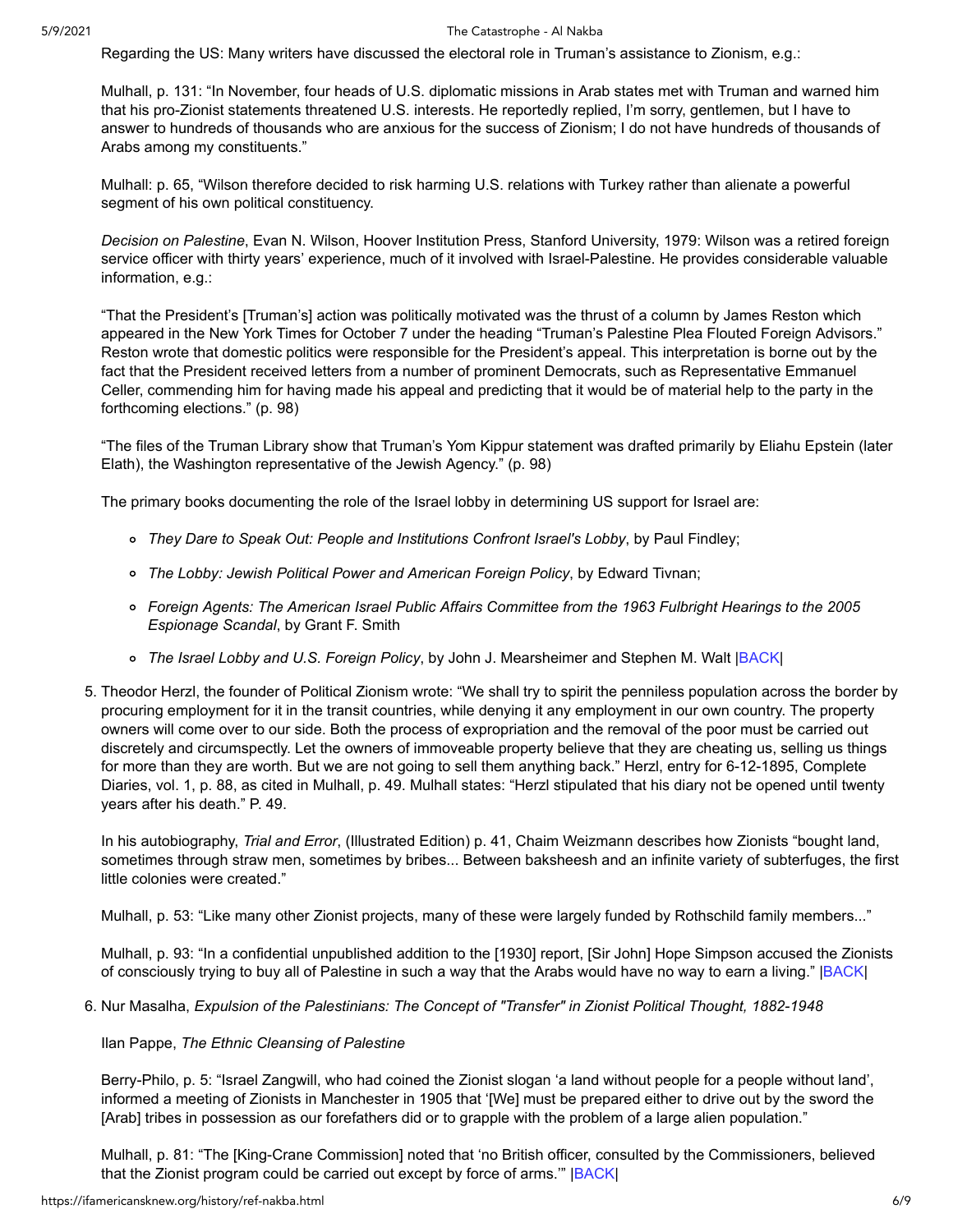- 7. Mulhall, p. 54: "In the spring of 1908, Jewish and Arab workers in Jaffa clashed. S.D. Levontin, the Jewish director of the local Anglo-Palestine Bank, complained to David Wolffsohn, the head of the World Zioist executive, that young Jewish men were largely responsible. He said that they were armed with sticks, knives and guns, and behaved toward Arabs with arrogance and contempt." **BACK**
- <span id="page-6-0"></span>8. This has been documented in great deal by numerous historians, among them Hadawi; Neff; Christison; Qumsiyeh; and Abu Sitta. The most recent, excellent history on this period is *The Ethnic Cleansing of Palestine*, by Israeli historian Ilan Pappe.

Naim Stifan Ateek, Canon of St. George's Cathedral in Jerusalem, in *Justice and Only Justice: A Palestinian Theology of Liberation*, describes his own personal experiences; for example (pp.7-10):

"I had just turned eleven in 1948 when the Zionists occupied my hometown, Beisan (Beth Shean). We had no army to protect us. There was no battle, no resistance, no killing; we were simply taken over, occupied, on Wednesday, May 12, 1948...

<span id="page-6-1"></span>"We lived under occupation for fourteen days. On May 26, the military governor sent for the leading men of the town; at military headquarters, he informed them quite simply and coldly that Beisan must be evacualted by all of its inhabitants within a few hours. My father pleaded with him, 'I have nowhere to go with my large family. Let us stay in our home.' But the blunt answer came, 'If you do not leave, we will have to kill you.'" [|BACK|](#page-0-7)

#### 9. Qumsiyeh - [online](https://ifamericansknew.org/history/ref-qumsiyeh.html)

Norman Finkelstein, *Image and Reality of the Israel-Palestine Conflict*;

George W. Ball & Douglas B. Ball, *The Passionate Attachment*, on p. 29: quotes a message from future prime minister Menachem Begin, head of the Irgun Zionist terrorist group, commending them on the grisly massacre of women, children, and old men at the village of Deir Yassin: "'Accept my congratulations on this splendid act of conquest. Convey my regards to all the commanders and soldiers. We shake your hands. We are all proud of the excellent leadership and the fighting spirit in this great attack. We stand to attention in memory of the slain. We lovingly shake the hands of the wounded. Tell the soldiers: you have made history in Israel with your attack and your conquest. Continue thus until victory. As in Deir Yassin, so everywhere, we will attack and smite the enemy. God, God, Thou has chosen us for conquest.'" [|BACK](#page-1-0)|

### 10. Neff, pp. 66-67, 131, 86-89. (p. 67)

<span id="page-6-2"></span>Mulhall (p. 179): Bernadotte also said: "There have been numerous reports from reliable sources of destruction of villages without apparent military necessity. The liability of the Provisional Government of Israel to restore private property to its Arab owners and to indemnify those owners for property wantonly destroyed, is clear."

Bernadotte favored redrawing Palestine's map and urged the UN General Assembly to take prompt action to implement his recommendations. "On Sept. 17, the day after he released them, he was gunned down – by Israelis, according to eyewitnesses – in the Israeli-held part of Jerusalem. Israel never apprehended his murderers."

Stephen Green, in his fascinating book based on declassified State Department archives, *Taking Sides: America's Secret Relations with a Militant Israel*, pp. 38-41, gives considerably more information on the assassination: "On September 18, the day after the assassination, Consul General MacDonald assured Secretary of State [George] Marshall that the maverick Stern gang was responsible, and that the Israeli government was taking every step possible to apprehend the killers, including mass arrests of Stern gang members. There is no doubt that the Stern group was involved, nor that the government did in fact round up many Sternists after the murder. But there is **strong evidence that the Israeli government was itself directly involved in the killing**, and that the U.S. government secretly investigated this involvement [emphasis added]."

<span id="page-6-4"></span><span id="page-6-3"></span>Green writes that "...those involved in the murder were permitted to slip out of jail, and were flown secretly to Prague.... By mid-October, the U.S. government believed that the Israeli government, or some part of it, had directly participated in Bernadotte's assissnation.". (p. 67) **BACK** 

- 11. This is available from many sources, for example, [The Jewish Virtual Library.](http://www.jewishvirtuallibrary.org/jsource/History/folke.html) [|BACK|](#page-1-2)
- 12. A number of authors describe Israel's systematic discrimination against non-Jews. Jonathon Cook's book, *Blood and Religion*, is one of the most thorough. Also, *Separate and Unequal: The Inside Story of Israeli Rule in East Jerusalem* by three Israelis, Amir S. Cheshin, Bill Hutman, and Avi Melamed, contains a great deal of information about policies of discrimination against non-Jewish residents.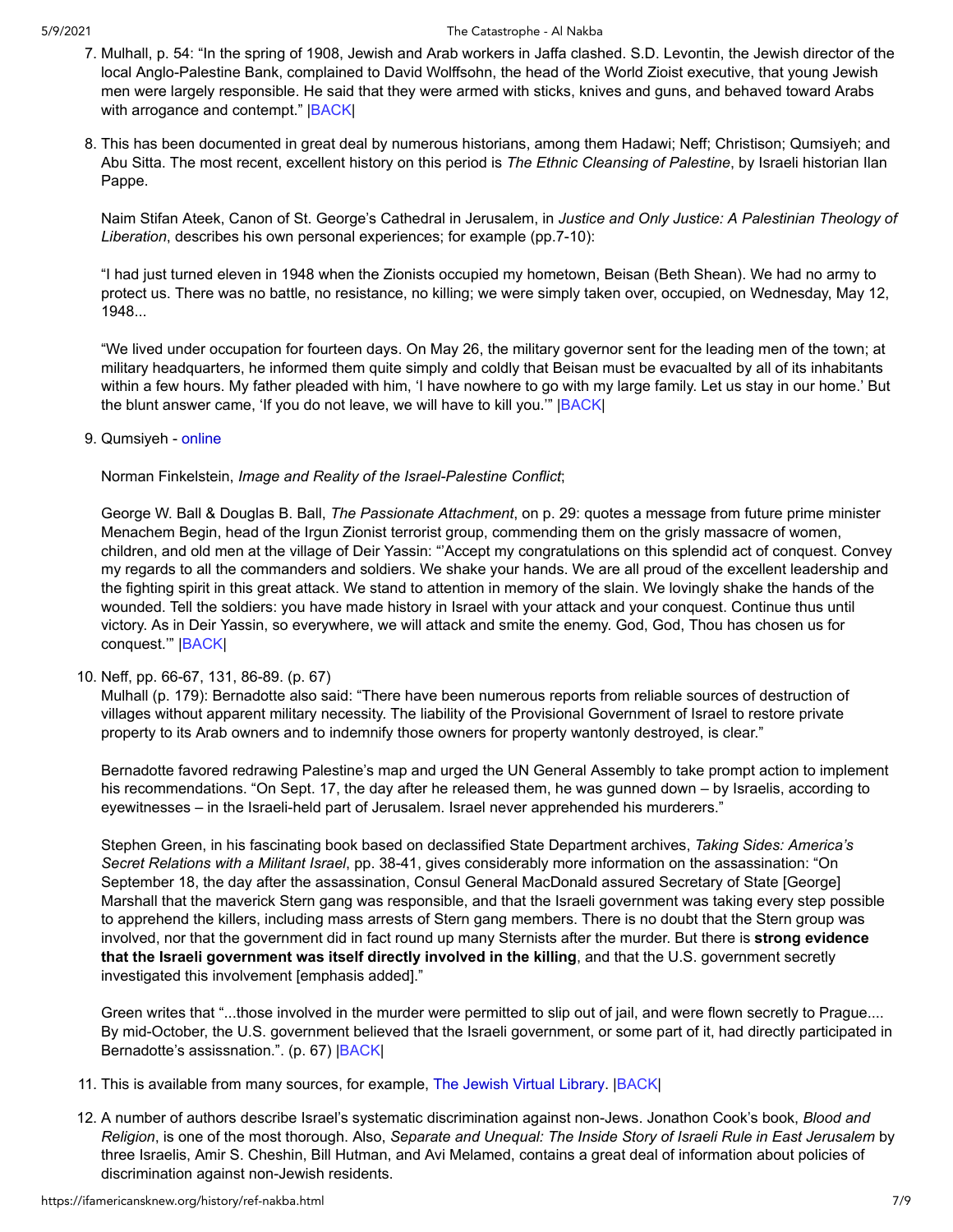<span id="page-7-0"></span>Tom Segev, 1949, *The First Israelis*, p. 80: "More than half a million acres were thus expropriated from their owners. A few thousand of these owners were actually living in Israel, yet the law defined them as absentees, even if they had only left their homes for a few days and stayed with relatives in a nearby village or town, waiting for the fighting to end. Later they came to be referred to as "present absentees." |[BACK](#page-1-3)|

13. Donald Neff, *The Six Days War*, Simon & Schuster

During the Six-Day War, Israel also attacked a US Navy ship, the USS Liberty, killing and injuring over 200 American servicemen. Many analysts believe that the fact that there were no consequences for this attack led Israeli leaders to conclude that they could commit any act of aggression without US complaint. While this attack has largely been covered [up in the US media \(see "American Media Miss the Boat: For USA Today, Freedom of the Press Means the Right to](http://ifamericansknew.org/media/misslib.html) Report It Wrong", Alison Weir, *CounterPunch*, June 23/24, 2007) it is discussed in a number of books, including James Ennes, *The Assault on the Liberty*; William Gerhard, *Attack on the USS Liberty*; Dr. John Borne, *The USS Liberty, Dissenting History vs. Official History*; Stephen Green, *Taking Sides: America's Secret Relations with a Militant Israel*; James Bamford, *Body of Secrets*; and in a recent article: "New revelations in attack on American spy ship Veterans, documents suggest U.S., Israel didn't tell full story of deadly '67 incident," John Crewdson, Tribune senior correspondent, *[Chicago Tribune](http://www.chicagotribune.com/news/nationworld/chi-liberty_tuesoct02,0,66005.story?coll=chi_tab01_layout)*, October 2, 2007.

<span id="page-7-1"></span>Additional information can be found at: <http://www.ussliberty.org/files.htm> [http://ifamericansknew.org/us\\_ints/ussliberty.html](http://ifamericansknew.org/us_ints/ussliberty.html) [|BACK](#page-1-4)|

#### 14. [Israeli Committee Against House Demolitions](http://www.icahd.org/eng/faq.asp?menu=9&submenu=1)

European Parliament resolution on the humanitarian situation in Gaza, 4.10.2007: "...as a result of the blockade on the movement of people and goods, the massive devastation of public facilities and private homes, the disruption of hospitals, clinics and schools, the partial denial of access to proper drinking water, food and electricity, and the destruction of agricultural land, the humanitarian crisis in the Gaza Strip has reached a catastrophic level," [un.org](http://domino.un.org/UNISPAl.NSF/d80185e9f0c69a7b85256cbf005afeac/46120b9b1b6c520d85257371004cf7e7!OpenDocument)

Anne Penketh, *The Independent/UK*, "Gaza 'On Point of Explosion' Warns UN". Thursday, May 1, 2008,

<span id="page-7-2"></span>Jerri Bird, ["Special Report: Israel's Treatment of Americans,"](https://ifamericansknew.org/cur_sit/torture.html) *Foreign Service Journal*, June 2002. [|BACK](#page-1-5)|

15. [http://www.ifamericansknew.org/stat/usaid.html](https://ifamericansknew.org/stat/usaid.html)

<span id="page-7-3"></span>Paul Findley, *They Dare to Speak Out* John J. Mearsheimer, Stephen M. Walt, *The Israel Lobby and U.S. Foreign Policy* [|BACK|](#page-2-0)

16. In his introduction to *The Palestine Diary 1914-1945*, historian Arnold Toynbee wrote: "If the American government were to be constrained by American public opinion to take a non-partisan line over Palestine, the situation in Palestine might quickly change for the better. Is this too much to hope for?" He wrote this on June, 1968.

For a very partial list of diverse groups working on this issue go to: [http://ifamericansknew.org/cur\\_sit/groups.html](http://ifamericansknew.org/cur_sit/groups.html)

For discussion of the importance of this issue, see: ["Choosing to Act: Anti-Semitism is Wrong,"](http://ifamericansknew.org/cur_sit/as.html) Alison Weir.

["Should the U.S. End Aid to Israel: Funding Our Decline,"](http://ifamericansknew.org/stat/weir-aid.html) Alison Weir, *CounterPunch*, April 4, 2008.

["Reflecting on Our Relationship with Israel,"](https://ifamericansknew.org/us_ints/p-findley.html) Paul Findley.

["Let Us Rethink Our 'Special Relationship' with Israel,"](https://ifamericansknew.org/us_ints/p-black.html) Charles Black, Sterling Professor of Law Emeritus, Yale University.

For additional articles, booklets, and DVDs: [http://www.ifamericansknew.org/about\\_us/booklets.html](https://ifamericansknew.org/about_us/booklets.html) [http://www.ifamericansknew.org/about\\_us/dvd.html](https://ifamericansknew.org/about_us/dvd.html) |[BACK|](#page-2-1)

If Americans Knew distributes and posts to our website copyrighted material, sometimes without the permission of the copyright owner. We are making such material available in our efforts to advance understanding of the Israel/Palestine conflict. We believe this constitutes a '**fair use**' of any such copyrighted material as provided for in section 107 of the US Copyright Law since it is being distributed without profit for purely